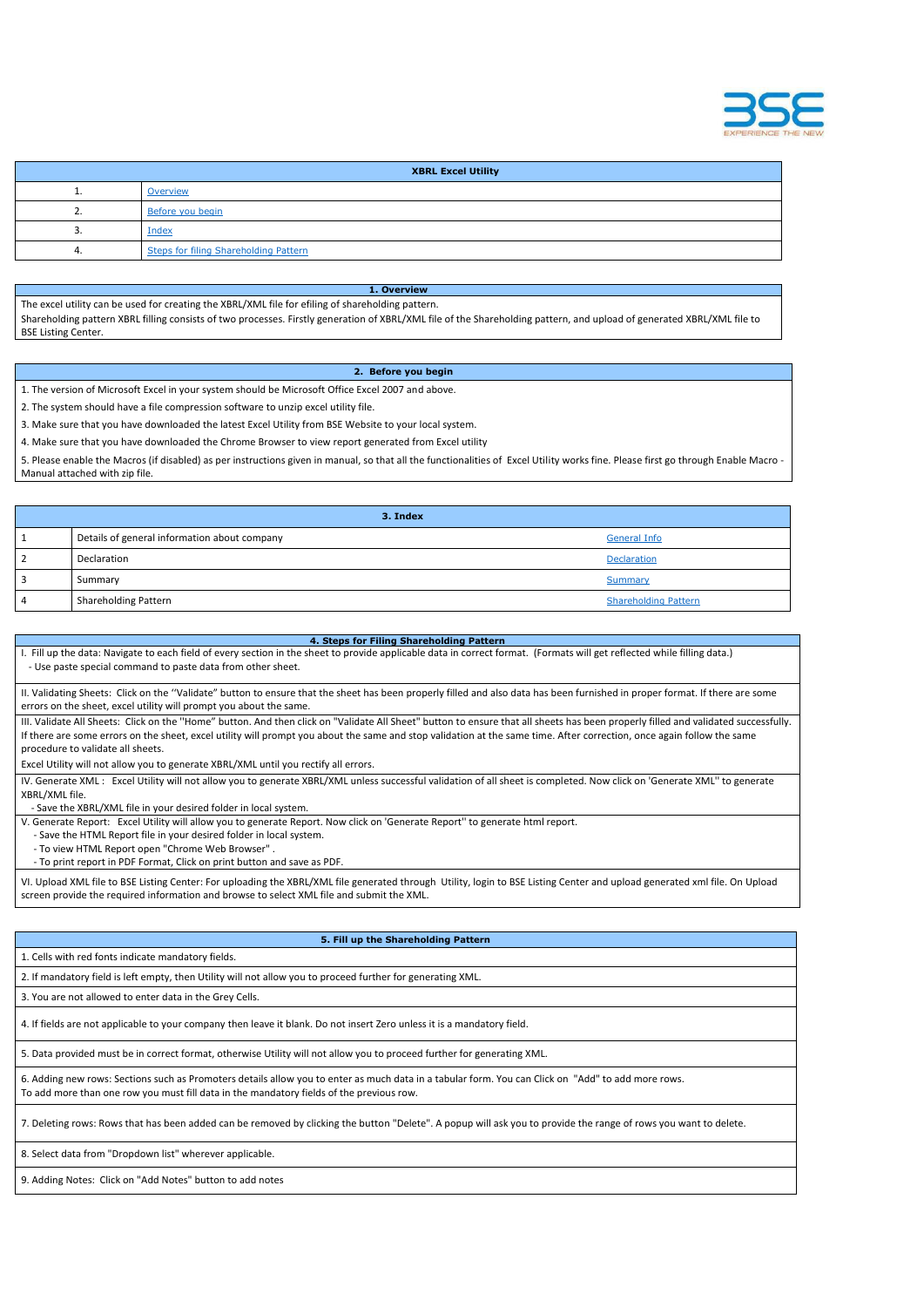| <b>General information about company</b>                                                   |                               |  |  |  |  |  |  |  |  |  |
|--------------------------------------------------------------------------------------------|-------------------------------|--|--|--|--|--|--|--|--|--|
| Scrip code                                                                                 | 536264                        |  |  |  |  |  |  |  |  |  |
| <b>NSE Symbol</b>                                                                          |                               |  |  |  |  |  |  |  |  |  |
| <b>MSEI Symbol</b>                                                                         |                               |  |  |  |  |  |  |  |  |  |
| <b>ISIN</b>                                                                                |                               |  |  |  |  |  |  |  |  |  |
| Name of the company                                                                        | TIGER LOGISTICS INDIA LIMITED |  |  |  |  |  |  |  |  |  |
| Whether company is SME                                                                     | No                            |  |  |  |  |  |  |  |  |  |
| Class of Security                                                                          | <b>Equity Shares</b>          |  |  |  |  |  |  |  |  |  |
| Type of report                                                                             | Quarterly                     |  |  |  |  |  |  |  |  |  |
| Quarter Ended / Half year ended/Date of Report (For Prelisting / Allotment)                | 30-06-2018                    |  |  |  |  |  |  |  |  |  |
| Date of allotment / extinguishment (in case Capital Restructuring selected) / Listing Date |                               |  |  |  |  |  |  |  |  |  |
| Shareholding pattern filed under                                                           | Regulation 31 (1) (b)         |  |  |  |  |  |  |  |  |  |

| Sr. No.        | <b>Particular</b>                                                                         | Yes/No         | <b>Promoter and</b><br><b>Promoter Group</b> | <b>Public shareholder</b> | <b>Non Promoter-Non</b><br><b>Public</b> |  |  |
|----------------|-------------------------------------------------------------------------------------------|----------------|----------------------------------------------|---------------------------|------------------------------------------|--|--|
| $\mathbf{1}$   | Whether the Listed Entity has issued any partly paid up shares?                           | N <sub>o</sub> | <b>No</b>                                    | N <sub>o</sub>            | <b>No</b>                                |  |  |
| $\overline{2}$ | Whether the Listed Entity has issued any Convertible Securities?                          | N <sub>o</sub> | <b>No</b>                                    | <b>No</b>                 | <b>No</b>                                |  |  |
| 3              | Whether the Listed Entity has issued any Warrants?                                        | N <sub>o</sub> | <b>No</b>                                    | <b>No</b>                 | <b>No</b>                                |  |  |
| 4              | Whether the Listed Entity has any shares against which depository<br>receipts are issued? | No             | <b>No</b>                                    | <b>No</b>                 | N <sub>o</sub>                           |  |  |
| 5              | Whether the Listed Entity has any shares in locked-in?                                    | N <sub>o</sub> | <b>No</b>                                    | <b>No</b>                 | <b>No</b>                                |  |  |
| 6              | Whether any shares held by promoters are pledge or otherwise<br>encumbered?               | <b>No</b>      | <b>No</b>                                    |                           |                                          |  |  |
| $\overline{ }$ | Whether company has equity shares with differential voting rights?                        | No             | <b>No</b>                                    | <b>No</b>                 | <b>No</b>                                |  |  |

**Home Validate**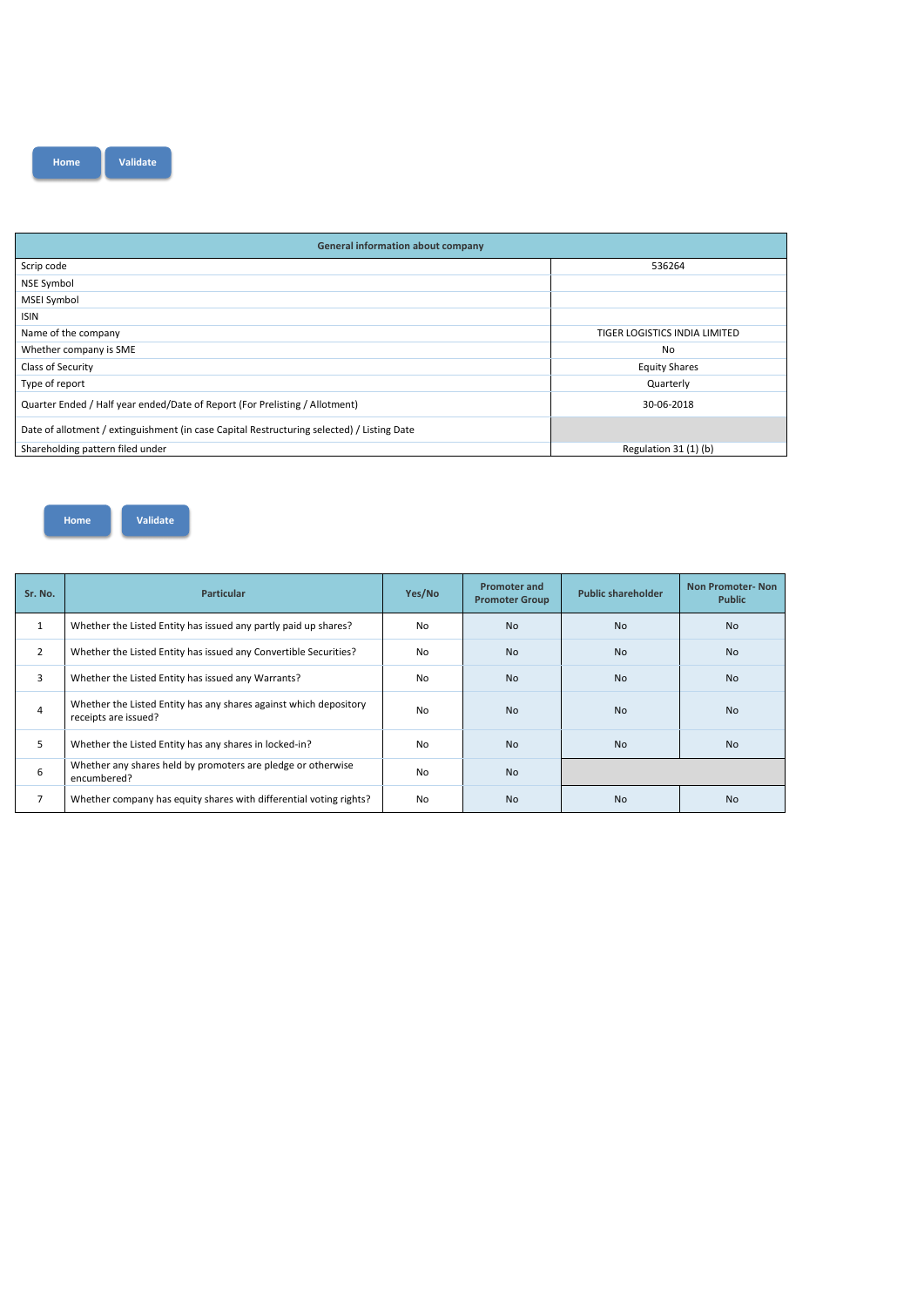## **Table I - Summary Statement holding of specified securities Note : Data will be automatically populated from shareholding pattern sheet - Data Entry Restricted in this sheet** Category (I) Category of shareholder (II) Nos. Of shareholders (III) No. of fully paid up equity shares held (IV) No. Of Partly paidup equity shares held (V) No. Of shares underlying Depositor y Receipts (VI) Total nos. shares held  $(VII) =$  $(IV)+(V)+$ (VI) Shareholding as a % of total no. of shares (calculated as per SCRR,  $1957$ (VIII) As a % of (A+B+C2) Number of Voting Rights held in each class of securities (IX) No. Of Shares Underlying Outstandin g convertible securities (X) No. of Shares Underlying Outstandin g Warrants (Xi) No. Of Shares Underlying Outstandin g convertible securities and No. Of Warrants (Xi) (a) Shareholding , as a % assuming full conversion of convertible securities ( as a percentage of diluted share capital) (XI)= (VII)+(X) As a % of (A+B+C2) Number of Locked in shares (XII) Number of Shares pledged or otherwise encumbered<br>(XIII) Number of equity shares held in dematerialized form (XIV) No of Voting (XIV) Rights Total as a % of (A+B+C ) Class eg: X Class eg:y Total No . (a) As a % of total Shares held (b) No. (a) As a % of total Shares held (b) (A) Promoter & Promoter<br>Group Group | 7 7717500 | 7717500 73.00 77,17,500.00 77,17,500.00 7717500.00 73.00 | 77107500 73.00 | 73.00 | 73.00 | (B) Public | 6005 2855000 | | 2855000 27.00 2855000.00 | 2855000.00 27.00 | | | | 285000 27.00 | | | | 2855000 (C) Non Promoter-Non Public (C1) **Shares underlying DRs** (C2) **Shares held by Employee Trusts Total 6012 10572500 1057250 0 100 10572500.00 10572500.00 100.00 100 10572500**